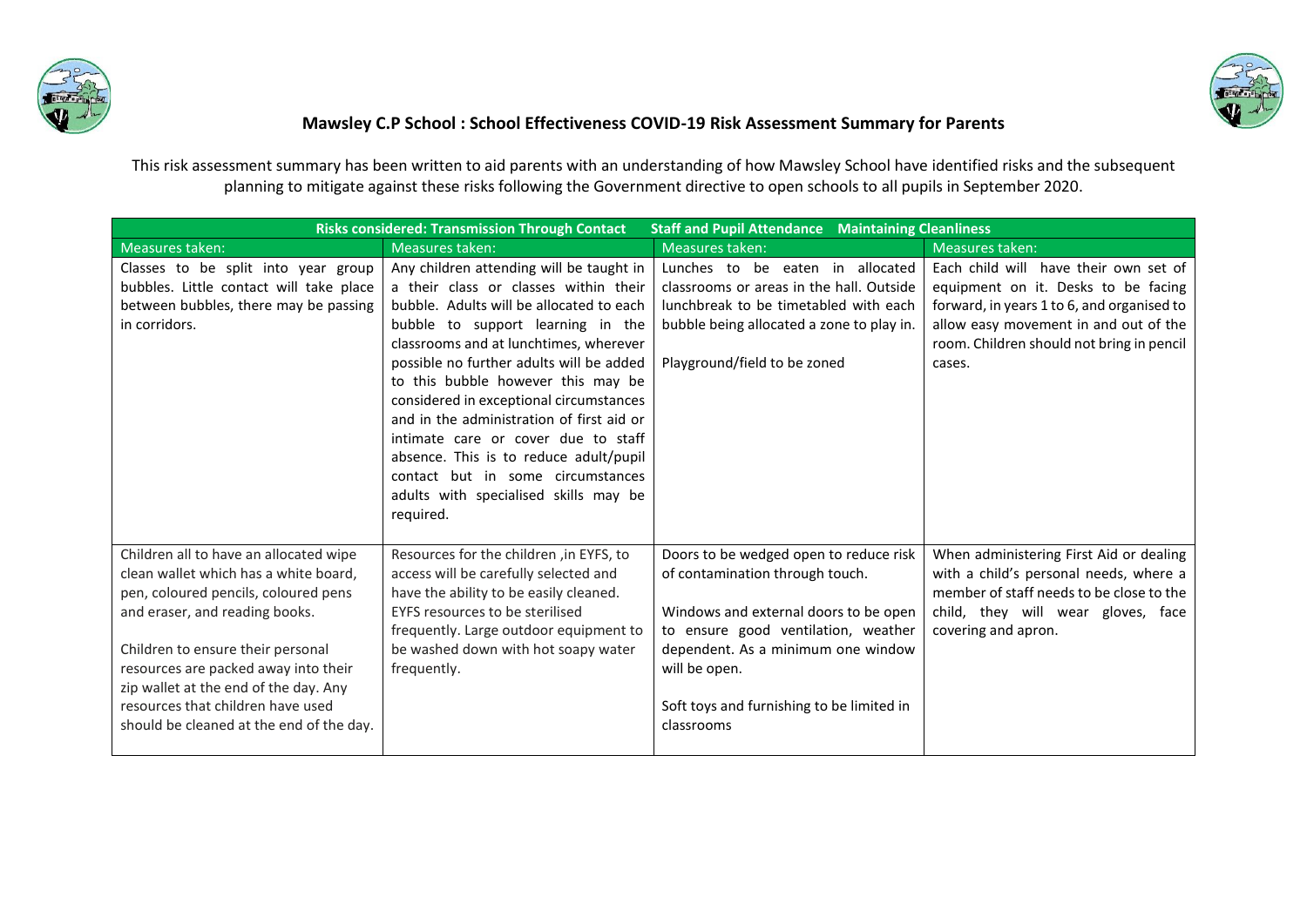| Staff assigned to refill soap dispensers<br>throughout the day, restock tissues,<br>toilet paper and empty bins.                                                                                                                                                         | Children encouraged to wash hands or<br>sanitise when entering school, before<br>and after breaks, before and after eating<br>and when changing rooms.<br>Children to wash hands with soap and<br>water after coughing or sneezing, after<br>using the toilet, before and after<br>handling food.                                                                                                                                                                                                                                                                                        | Tissues to be used once for blowing<br>nose/sneezing and binned immediately.<br>Bin to be emptied regularly. Tissues<br>readily available in every classroom and<br>office areas.                                      | in<br>Hand<br>sanitiser<br>available<br>all<br>classrooms.                                                                                                                                                                                                                                                                                                                                                                                                                      |
|--------------------------------------------------------------------------------------------------------------------------------------------------------------------------------------------------------------------------------------------------------------------------|------------------------------------------------------------------------------------------------------------------------------------------------------------------------------------------------------------------------------------------------------------------------------------------------------------------------------------------------------------------------------------------------------------------------------------------------------------------------------------------------------------------------------------------------------------------------------------------|------------------------------------------------------------------------------------------------------------------------------------------------------------------------------------------------------------------------|---------------------------------------------------------------------------------------------------------------------------------------------------------------------------------------------------------------------------------------------------------------------------------------------------------------------------------------------------------------------------------------------------------------------------------------------------------------------------------|
| Outdoor sanitising stations to be<br>available so children can clean hands<br>after coughing when outside.                                                                                                                                                               | If a child becomes unwell, the existing guidelines will be followed i.e. the child will<br>be removed to a designated isolated space where they can be monitored and<br>supported until they are collected by their parents or carers. If a member of staff<br>needs to remain in the room and under 2 metres from the child they should wear<br>PPE (face mask, shield, apron, gloves).<br>Identified toilet for children to use of they are displaying symptoms and waiting to<br>be collected.<br>If areas are used for child showing symptoms they will deep cleaned straight after. |                                                                                                                                                                                                                        | A child displaying symptoms should be<br>tested for coronavirus. If the test is<br>negative the child and the rest of the<br>bubble can continue to attend school<br>(assuming they are well enough). If the<br>test is positive, all children and adults<br>within that group may be required to<br>self-isolate for 14 days. Advice regarding<br>self-isolation will be sort where<br>confirmed cases occur                                                                   |
| Staggered drop off and pick up times.<br>Allocated waiting markers on<br>playground which are socially distanced<br>for Foundation and Key Stage 1.<br>Allocated arrival and departure gates<br>corf classes to reduce number of people<br>in different areas of school. | Checklist of cleaning has been created,<br>and is used to ensure that all frequently<br>used objects and items are cleaned to<br>include:<br>Door handles<br>Desks, table tops<br>Toys<br>Teaching equipment/resources<br>Light switches<br><b>Books</b><br>Toilets<br>Sinks                                                                                                                                                                                                                                                                                                             | Where resources are used by different<br>bubbles of children cleaning will take<br>placed or appropriate quarantining<br>procedures will be applied.<br>Outdoor trim trial, train and gym<br>equipment not to be used. | For existing appointments which take<br>place during the school day parents<br>should ring ahead and the child will be<br>ready and waiting at the school office.<br>If a parent has been contacted because<br>their child is unwell they should come to<br>the school office. If the child is able to<br>wait at the office they will be ready<br>waiting, if the parent needs to collect<br>their child from a room inside the school<br>they will be escorted by a member of |